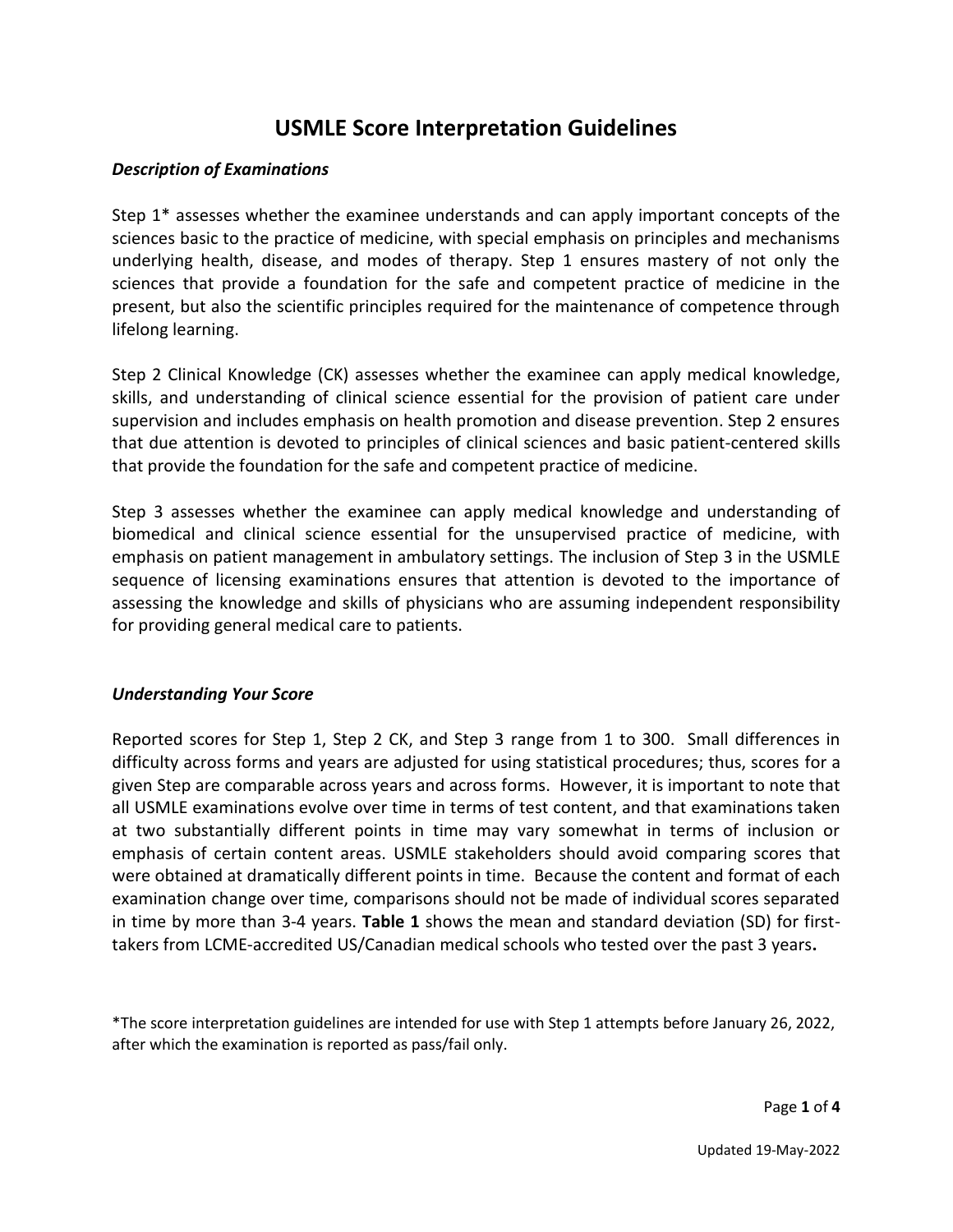| Table 1. Means (SDs) First Takers from LCME-accredited US/Canadian Medical Schools |           |  |  |  |
|------------------------------------------------------------------------------------|-----------|--|--|--|
| Step 1                                                                             |           |  |  |  |
| Calendar Year                                                                      | Mean (SD) |  |  |  |
| 2019                                                                               | 232 (19)  |  |  |  |
| 2020                                                                               | 235(18)   |  |  |  |
| 2021                                                                               | 231 (19)  |  |  |  |
| <b>Step 2 Clinical Knowledge</b>                                                   |           |  |  |  |
| Academic Year                                                                      | Mean (SD) |  |  |  |
| 2018-2019                                                                          | 244 (16)  |  |  |  |
| 2019-2020                                                                          | 245 (15)  |  |  |  |
| 2020-2021                                                                          | 246 (15)  |  |  |  |
| Step 3                                                                             |           |  |  |  |
| Calendar Year                                                                      | Mean (SD) |  |  |  |
| 2019                                                                               | 227(15)   |  |  |  |
| 2020                                                                               | 228 (15)  |  |  |  |
| 2021                                                                               | 227(15)   |  |  |  |

The norm table (**Table 2**) enables you to determine the percentage of first-takers from LCMEaccredited US/Canadian medical schools testing between January 1, 2019 and December 31, 2021 for Step 1 and Step 3, and between July 1, 2018 and June 30, 2021 for Step 2 CK who scored lower than a given USMLE Step Examination score. For example, to compare a given score with the scores of LCME-accredited US/Canadian first-takers on Step 1, locate the score in the column labeled **USMLE Score**. Read across the table to the percentile rank column labeled **Step 1.** An examinee with a Step 1 score of 225 is at the  $31<sup>st</sup>$  percentile. The  $31<sup>st</sup>$  percentile means that 31% of the Step 1 first-takers from LCME-accredited US/Canadian medical schools in the three-year cohort described previously scored lower than 225.

Norm tables are updated annually by dropping earlier groups of examinees and adding newer ones. Because the data can change through this update process, you should use the most recent norm table available on the USMLE website to obtain percentile ranks. Using the most recent norm table avoids confusion and ensures that everyone is viewing the same, current data.

Although percentile ranks for Step 1, Step 2 CK, and Step 3 are shown in the same norm table, it is important to note that scores on the three Steps are not directly comparable. For example, a score of 220 on Step 1 is not equivalent to a score of 220 on Step 2 CK or on Step 3. A comparison of scores across Steps is not appropriate.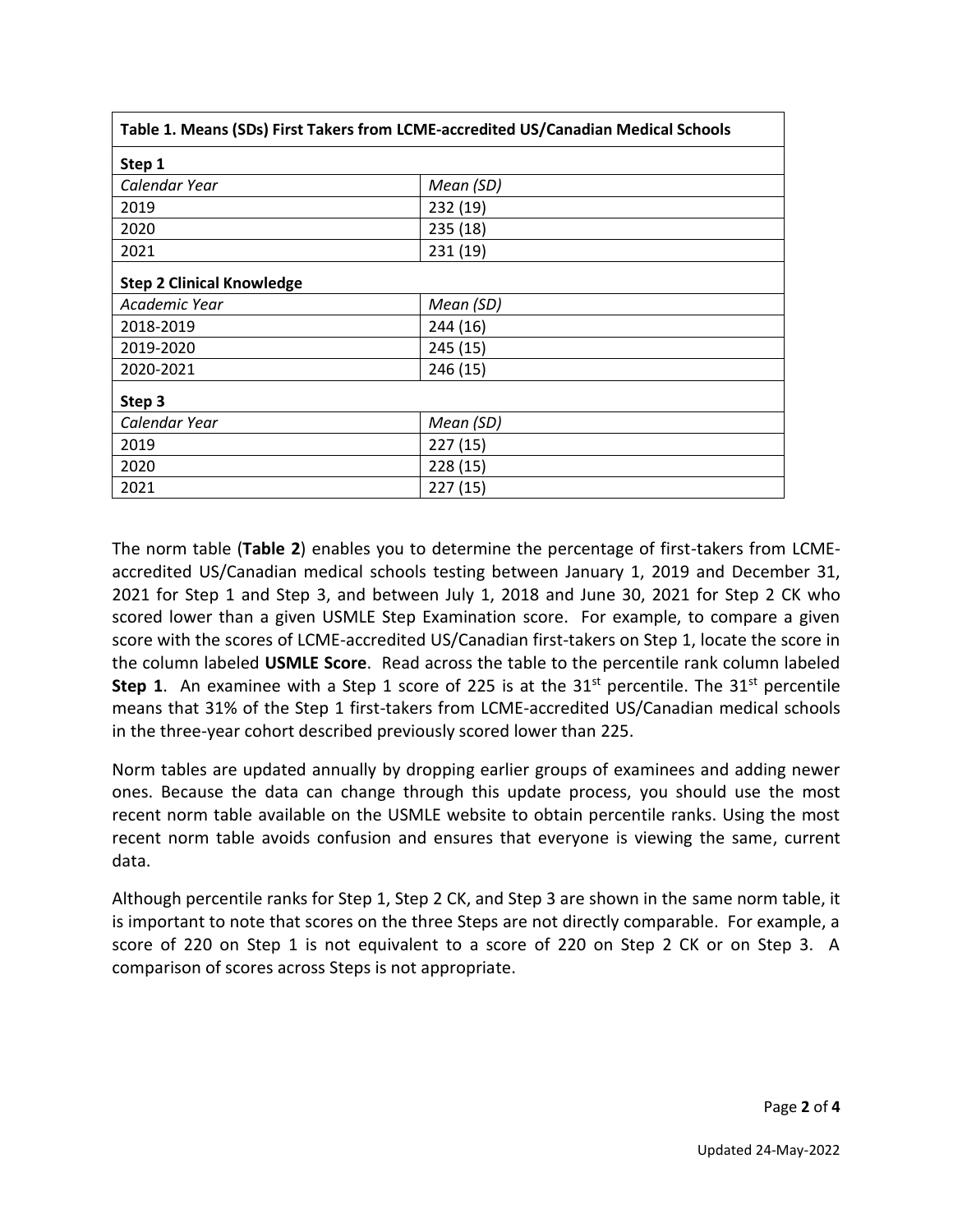**Table 2. Norm Table: Based on LCME-accredited US/Canadian Medical Schools Testing Between January 1, 2019 – December 31, 2021 for Step 1 and Step 3 and July 1, 2018 – June 30, 2021 for Step 2 CK**

| <b>USMLE Score</b> | Step 1<br>$(N=63,210)$ | Step 2 CK<br>$(N=62,842)$ | Step 3<br>$(N=58,671)$ |
|--------------------|------------------------|---------------------------|------------------------|
| 300                | 100                    | 100                       | 100                    |
| 295                | 100                    | 100                       | 100                    |
| 290                | 100                    | 100                       | 100                    |
| 285                | 100                    | 100                       | 100                    |
| 280                | 100                    | 100                       | 100                    |
| 275                | 100                    | 99                        | 100                    |
| 270                | 100                    | 96                        | 100                    |
| 265                | 98                     | 91                        | 100                    |
| 260                | 95                     | 81                        | 99                     |
| 255                | 89                     | 69                        | 97                     |
| 250                | 81                     | 56                        | 93                     |
| 245                | $71\,$                 | 44                        | 88                     |
| 240                | 60                     | 32                        | 79                     |
| 235                | 50                     | 23                        | 68                     |
| 230                | 40                     | 15                        | 55                     |
| 225                | 31                     | $10\,$                    | 42                     |
| 220                | 23                     | $\boldsymbol{6}$          | $30\,$                 |
| 215                | 17                     | 3                         | $20\,$                 |
| 210                | 12                     | $\overline{2}$            | $12\,$                 |
| 205                | $\,8\,$                | $\mathbf 1$               | $\overline{7}$         |
| 200                | $\mathsf S$            | $\mathbf 1$               | $\mathbf{3}$           |
| 195                | $\mathsf 3$            | $\pmb{0}$                 | $\overline{2}$         |
| 190                | $\overline{2}$         | $\pmb{0}$                 | $\mathbf 1$            |
| 185                | $\mathbf 1$            | 0                         | $\pmb{0}$              |
| 180                | $\mathbf 1$            | 0                         | $\mathbf 0$            |
| 175                | $\mathbf 1$            | $\pmb{0}$                 | $\pmb{0}$              |
| 170                | $\pmb{0}$              | $\pmb{0}$                 | $\pmb{0}$              |
| 165                | $\pmb{0}$              | $\pmb{0}$                 | 0                      |
| 160                | $\pmb{0}$              | $\pmb{0}$                 | $\pmb{0}$              |
| 155 and below      | $\pmb{0}$              | 0                         | $\pmb{0}$              |